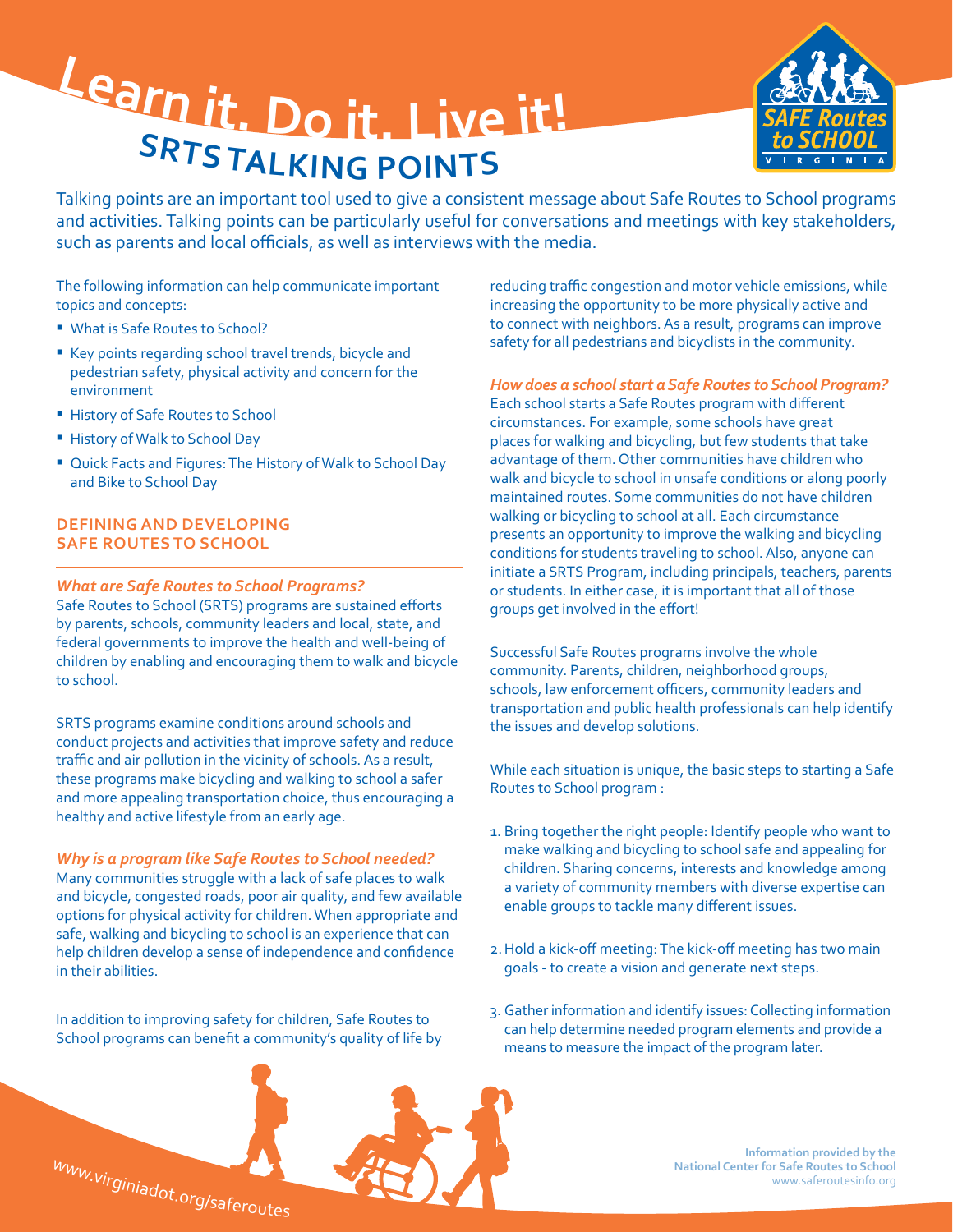- 4. Identify solutions: Solutions to issues identified by the group will include a combination of education, encouragement, engineering and enforcement strategies.
- 5. Make a plan: The SRTS plan does not need to be lengthy but should include education, encouragement, engineering and enforcement strategies, a time schedule, a map of the area covered by the plan and an explanation of how the program will be evaluated.
- 6.Get the plan and people moving: There are things that can be done right away without major funding, so some parts of the SRTS plan can start while waiting on other parts.
- 7. Evaluate, adjust and keep going: After the program begins, careful monitoring will identify which strategies work well and which are not going as planned.

#### *What types of activities are typically a part of Safe Routes to School programs?*

Successful Safe Routes programs may include policy development, planning and implementation of strategies such as improvements to streets and sidewalks, education and encouragement of children and parents, and increased enforcement of traffic laws. Programs can include:

- Walkability and bikeability audits of the safety of streets around schools
- **Strategies to improve sidewalk conditions near schools**
- � Use of traffic calming devices to slow traffic and give pedestrians priority
- Educating children on walking and bicycling safely, and challenging them to walk or bicycle often
- � Implementing Walking School Buses, in which one or two parents or volunteers escort a group of children on the walk to school
- *Increasing traffic enforcement around schools*
- **Exercise School official, law enforcement, engineer and** transportation planner cooperation.

#### **TRENDS IN SCHOOL TRAVEL**

*How many kids walk or bicycle to school?*  Fewer children walk or bicycle to school than did so a generation ago:



- In 1969, 48 percent of students between the ages of 5 and 14 walked or bicycled to or from school.
- In 2009, 13 percent of students between the ages of 5 and 14 walked or bicycled to or from school.
- In 1969, 89 percent of students in grades K through eight who lived within one mile of school usually walked or bicycled to school.<sup>1</sup>
- In 2009, only 35 percent of students in grades K through eight who lived within one mile of school usually walked or bicycled to school even once a week.<sup>2</sup>

This is an opportunity lost. Walking or bicycling to school gives children time for physical activity and a sense of responsibility and independence; allows them to enjoy being outside; and provides them with time to socialize with their parents and friends and to get to know their neighborhoods.

#### *Why have we seen a decrease in children walking and bicycling to school?*

The circumstances that have led to a decline in walking and bicycling to school did not happen overnight and have created a self-perpetuating cycle. As motor vehicle traffic increases, parents become convinced that it is unsafe for their children to walk or bicycle to school. As concerns about walking and bicycling safety elevate, many parents choose to drive their child to school. When parents drive their child to school they add even more traffic to the road and sustain the cycle. Understanding the many reasons why so many children do not walk or bicycle to school is the first step in interrupting the cycle.

Many factors contribute to the reduction in children walking and bicycling to school. The National Center for Safe Routes to School reviewed over 100,000 parent surveys collected from schools around the United States. The surveys identified barriers that prevent parents from allowing their children to walk or bicycle to school.

Parents cited one or more of the following eight barriers most often.3

| <b>Barrier</b>                   | Percent of parents<br>identifying with the<br>barrier |
|----------------------------------|-------------------------------------------------------|
| Distance to school               | 62%                                                   |
| <b>Traffic speed</b>             | 55 %                                                  |
| <b>Traffic volume</b>            | 55%                                                   |
| Intersection and crossing safety | 47%                                                   |
| Weather                          | 44 %                                                  |
| Crime danger                     | 38%                                                   |
| Sidewalks (Lack of)              | 33 %                                                  |
| Time                             | 24%                                                   |

# <sup>w</sup>ww.virginiadot.o<sup>r</sup>g/saferoute<sup>s</sup>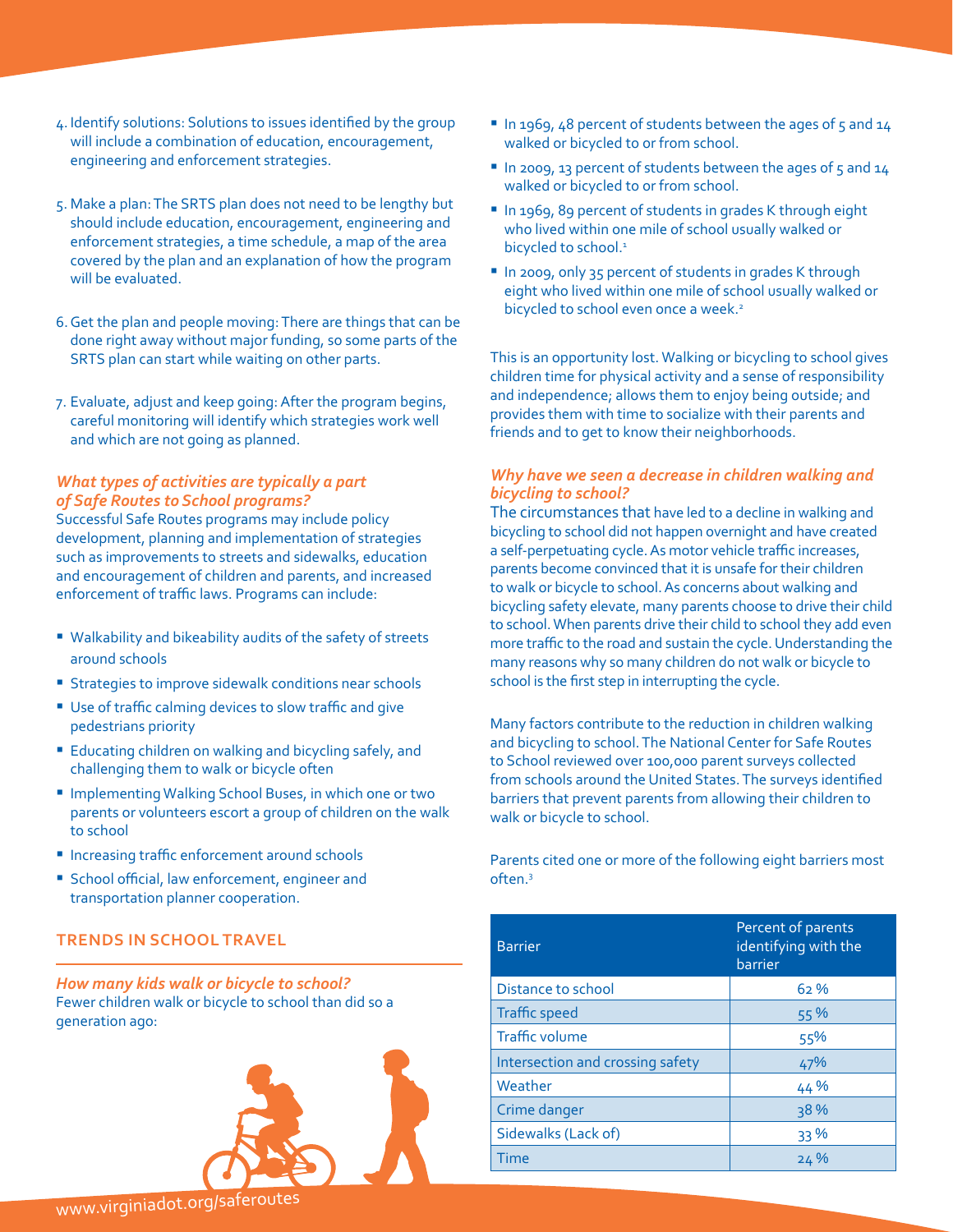## *How have the size and location of schools affected the distance to school?*

Over the past few decades, many school districts have moved away from smaller, centrally located schools and have instead built schools on the edge of communities where land costs are lower and acreage has been more available. As a result, the number of students who live within one mile of school has decreased over the past 40 years. In 1969, 40 percent of students lived within one mile of school. From 1995 to 2009 just fifteen years - the percent of students living within one mile fell from 25 percent to 22 percent.<sup>2</sup>

# *How can Safe Routes to School affect traffic surrounding the school?*

School travel by private family vehicle for students in grades K through 12 accounted for 10 to 14 percent of all automobile trips made during the morning peak period (7:00 am to 9:00 am) in 2009 and two to three percent of the total annual trips made by family vehicle in the U.S.<sup>1</sup> If more children walked or bicycled to school, it would reduce the number of cars near the school at pick-up and drop-off times making it safer for walkers and bicyclists and reducing traffic congestion.

# **PEDESTRIAN AND BICYCLIST SAFETY**

Walking and bicycling need to be safe transportation options, which means creating safe environments and teaching safety skills to walkers, bicyclists and drivers.

#### *What do safe walking and bicycling environments include?*

- Neighborhood schools that are within walking and bicycling distance from homes
- **Sidewalks or bicycle-paths that connect homes with schools**
- � Child-friendly opportunities to cross streets (such as the presence of adult crossing guards, raised medians or traffic and pedestrian signals)
- **Slow vehicle speeds and yielding to pedestrians and** bicyclists, accomplished through roadway safety measures (traffic calming) and/or police enforcement
- Pathways that are accessible for students of all abilities

## *Driver behaviors, like speeding and distracted driving, are key elements in safety. Attentive drivers traveling at slower speeds can saves lives.*

- Speeding reduces a driver's peripheral vision, increases the distance needed to stop and increases the severity of injury to a pedestrian in a crash.
- A car traveling 40 mph requires 300 feet, or an entire football field, to stop. At 30 mph a car needs 200 feet to stop and at 20 mph requires only 100 feet.4
- � Higher speeds exponentially increase the chances that a driver will hit a pedestrian crossing or along the roadway and that the injuries sustained will be life changing (brain injury, physical impairment) or life ending.
- Distracted driving draws a driver's vision from the road, hands off the steering wheel or mind off of the act of driving. Examples include talking or texting on the phone and eating while driving.
- � Distracted driving increases the braking distance needed to safely avoid pedestrians and bicyclists. Multi-tasking while driving also slows cognitive ability, processing and reaction time.5

# *Safety education includes working with:*

- Children to provide them with basic safety education, such as how to cross streets, obey crossing guards and be visible to drivers.
- Parents to create awareness of the need for pedestrian and bicyclist safety education, and the importance of practicing safety skills with their children.
- � Drivers to alert all drivers to the presence of walkers and bicyclists and the need to slow down.
- **Law enforcement to enhance pedestrian and bicyclist** safety with school zone enforcement.
- Local officials to identify changes needed to improve walking and bicycling conditions around schools.

## *Teaching children walking and bicycling safety skills can help create lifelong traffic skills.*

- **B** Short periods of skills-based training can significantly improve child pedestrian behavior.<sup>6</sup>
- Safety education activities should be scheduled for times when all students can participate.

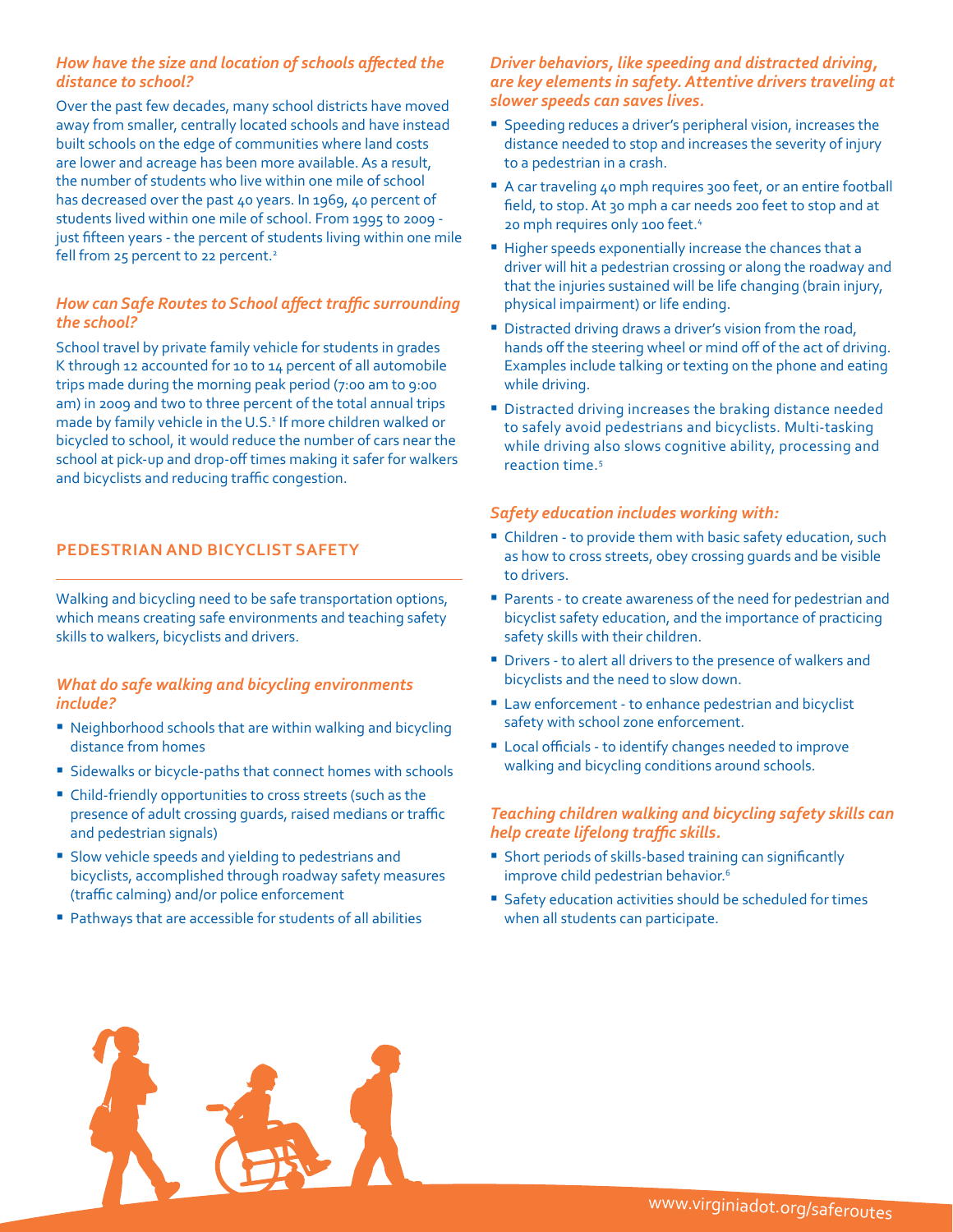#### **PHYSICAL ACTIVITY**

There are many potential benefits of physical activity for youth including:7,8,9,10

- **Improved cardiorespiratory endurance, muscular fitness and** bone health Weight control
- **Improved mental health**
- **Improved focus and academic performance**
- Reducing blood pressure
- Reduction in the risk of diabetes and some kinds of cancer
- � Raising HDL ("good") cholesterol

The walk to school can provide opportunities for physical activity, as well as time outdoors and near nature. Exposure to nature and free outdoor play can have additional health benefits including stress reduction, relief of ADHD symptoms in children and increased cognitive and motor functioning.11,12,13,14

## **ENVIRONMENT AND AIR QUALITY**

The daily walk to school offers children an opportunity to spend time in the natural environment. However, private vehicle emissions contribute to local air pollution and global climate change, both of which threaten human and environmental health.

Air pollutants can be especially harmful to children because their respiratory systems are still developing.

- Air pollution has negative effects on lung development in children and can reduce lung function, increase respiratory infection, and aggravate asthma symptoms.<sup>15</sup>
- � Childhood asthma rates more than doubled from 1980 to the mid-1990s and they remain at historically high rates today. Presently, asthma is one of the most prevalent chronic childhood diseases and is a major cause of childhood disability.16
- At least 13 million school days are missed annually due to asthma.<sup>17</sup>

Schools placed in neighborhoods near residential areas with a good street and sidewalk network have more students arriving by bicycle and on foot. Air quality is measurably better at such locations.<sup>18</sup>

In addition to local air pollution, the transportation sector is responsible for one third of all carbon dioxide emissions in the US.19 Passenger cars, trucks, motorcycles, and SUVs together account for 62 percent of transportation-related greenhouse gas emissions.20

Walking and bicycling to school provide opportunities for children and families to reduce their carbon usage and emissions, and contribute to the health of the environment.

- **If a family chooses to walk to school (rather than drive a** personal vehicle) they can reduce their carbon use by .164 metric tons annually. If half of the students at an average size elementary school choose to walk to school their impact could be a savings of over 39 tons of greenhouse gas emissions a year.<sup>21</sup> This is the equivalent of the carbonremoving abilities of 1000 trees.<sup>22</sup>
- Leaving the car at home just two days a week will reduce greenhouse gas emissions by an average of 1,600 pounds per year.<sup>23</sup>

# **HISTORY OF SAFE ROUTES**

#### *How did the Safe Routes to School concept start?*

The term "Safe Routes to School" was first used in Denmark in the late 1970s as part of a very successful initiative to reduce the number of children killed while walking and bicycling to school. Safe Routes to School spread internationally, with programs throughout Europe and in Australia, New Zealand, Canada, and the United States.

The first modern Safe Routes to School program in the U.S. began in 1997 in the Bronx, NY. In 1998, Congress funded two pilot SRTS programs through the National Highway Traffic Safety Administration (NHTSA). NHTSA issued \$50,000 each for Safe Routes to School pilot programs in Marin County, California and Arlington, Massachusetts. Within a year after the launch of the pilot programs, many other grassroots Safe Routes to School efforts began throughout the United States.

As word spread in the pedestrian and bicyclist community of success with the NHTSA pilot programs, interest in a broader program grew. In July 2005, Congress passed federal legislation that established a national Safe Routes to School program. The program, which was signed into law in August 2005, has dedicated over \$1.1 billion towards SRTS from 2005 to 2012. These funds have been distributed to states based on student enrollment, with no state receiving less than \$1 million per year. SRTS funds must be used for both infrastructure projects and non-infrastructure activities.

www.virginiadot.org/saferoutes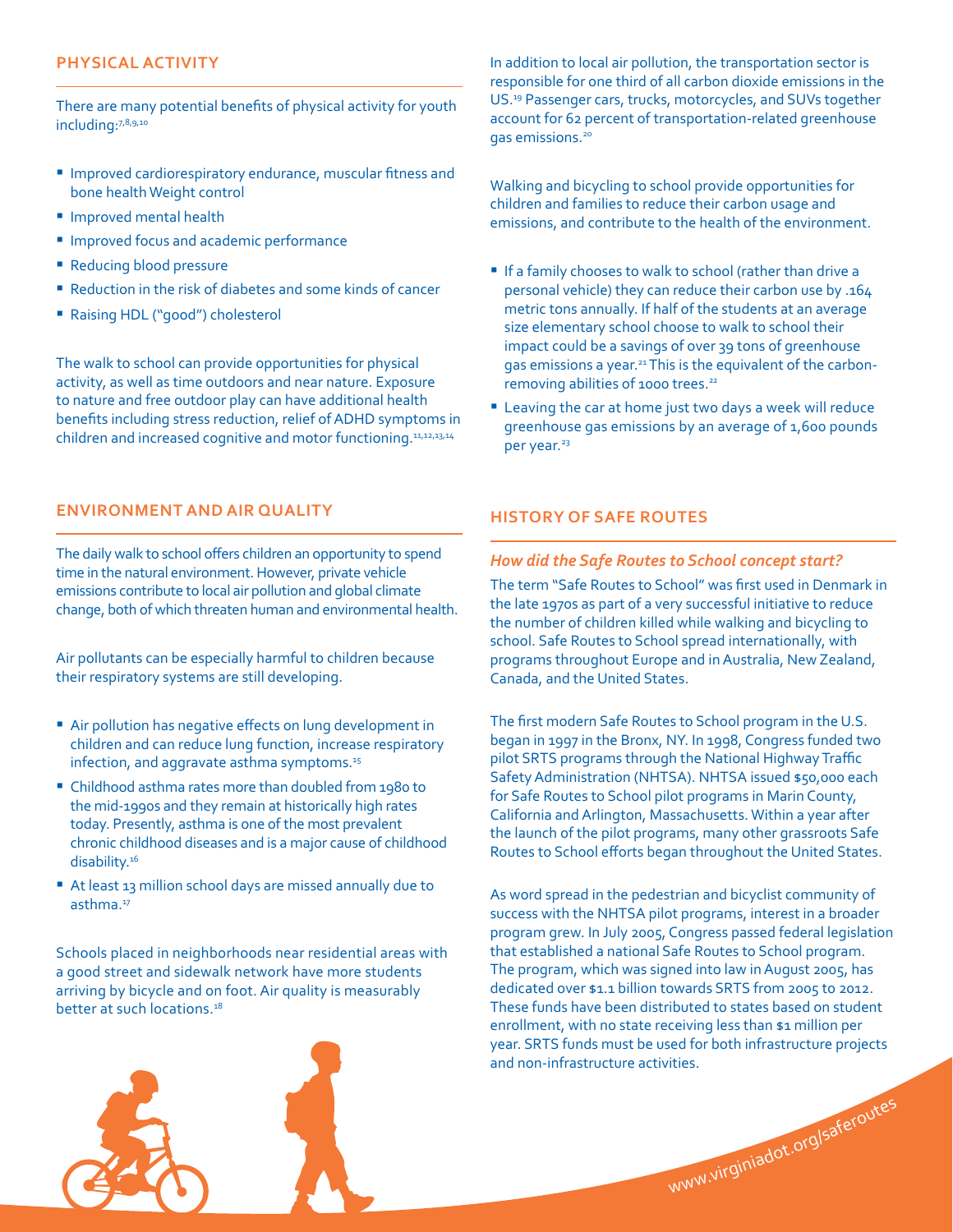#### **HISTORY OF WALK TO SCHOOL DAY**

Organized by the Partnership for a Walkable America, Walk to School Day in the USA began in 1997 as a one-day event aimed at building awareness for the need for walkable communities. In 2000, the event became international when the UK and Canada (both of which had already been promoting walking to school) and the U.S. joined together for the first International Walk to School Day. Growing interest in participation all over the world led the International Walk to School Committee to shifts its promotion to International Walk to School Month for the entire month of October.

In the USA and Canada, International Walk to School Day galvanizes visibility for walking and bicycling to school. Over time, this event has been part of a movement for year-round safe routes to school and a celebration – with record breaking participation - each October. Today, thousands of schools across America and in more than 40 countries worldwide celebrate walking to school every October.

The success of Walk to School Day, as well as continued interest in bicycling to school, created a desire for a national event focused on bicycling to school. This goal became reality in 2012, with the first National Bike to School Day taking place on May 9, in coordination with the League of American Bicyclists' National Bike Month.

Although Walk to School Day is focused more on walking and Bike to School Day is focused more on bicycling, both days welcome and encourage all forms of active transportation to school.

There are many reasons to celebrate—*[safer](http://www.walkbiketoschool.org/ready/why-walk-or-bike/promoting-safety)* and more accessible streets , *[healthier habits](http://www.walkbiketoschool.org/ready/why-walk-or-bike/healthier-habits)*, and *[cleaner air](http://www.walkbiketoschool.org/ready/why-walk-or-bike/cleaner-environment)* to name just a few. Join in! *[Register your event](http://www.walkbiketoschool.org/user/login?destination=node/add/event)*.

#### **QUICK FACTS AND FIGURES: THE HISTORY OF WALK TO SCHOOL DAY AND BIKE TO SCHOOL DAY**

- The Partnership for a Walkable America sponsored the first National Walk Our Children to School Day in Chicago in 1997, modeled after the United Kingdom's walk to school events, and communities around the United States have been celebrating Walk to School Day ever since.
- The event was established as "International" in 2000, when Canada and the U.K. joined with the U.S. to celebrate.

Around the globe, International Walk to School Month brings together more than 40 countries in recognition of the common interest in walking to school.

- In August 2005, federal legislation established a National Safe Routes to School Program that provided \$612 million towards Safe Routes to School from 2005 to 2010. SRTS programs continue to operate in all 50 states and Washington, D.C. As of September 30, 2012, due to continuing congressional extensions, the total amount of funding apportioned to states will be more than \$1.1 billion.
- More than 12,500 schools in all 50 states and the District of Columbia have been awarded federal funds for Safe Routes to School activities.
- More than half of Walk to School events are part of ongoing activities to promote walking and bicycling throughout the year.
- � In 2006, world-wide interest led the International Walk to School Committee to establish International Walk to School Month – countries choose a day, week or use the entire month of October to promote walking to school.
- Participation in Walk to School Day 2011 reached a record high, with more than 4,000 events registered from all fifty states and the District of Columbia. Many more communities held events but did not register.
- **The first-ever National Bike to School Day will took place on** May 9, 2012, as part of National Bike Month. Local events across the U.S. The U.S. encouraged children to safely bicycle or walk to school. Many communities and schools have been holding spring walk and bicycle to school events for years. National Bike to School Day provides an opportunity for schools across the country to join together and to build on the energy of National Bike Month.

#### *Quick Facts on Virginia Participation in Walk to School Day and Bike to School Day*

- � Virginia has participated in International Walk to School Day every year since registration opened in 2004 - 182 schools registered in 2013.
- Virginia International Walk to School Day events are special because most are bringing community stakeholders together as featured event participants.
- � Virginia has maintained strong participation since the first National Bike To School Day with 40 events registered in 2004 and 121 schools registered in 2014.